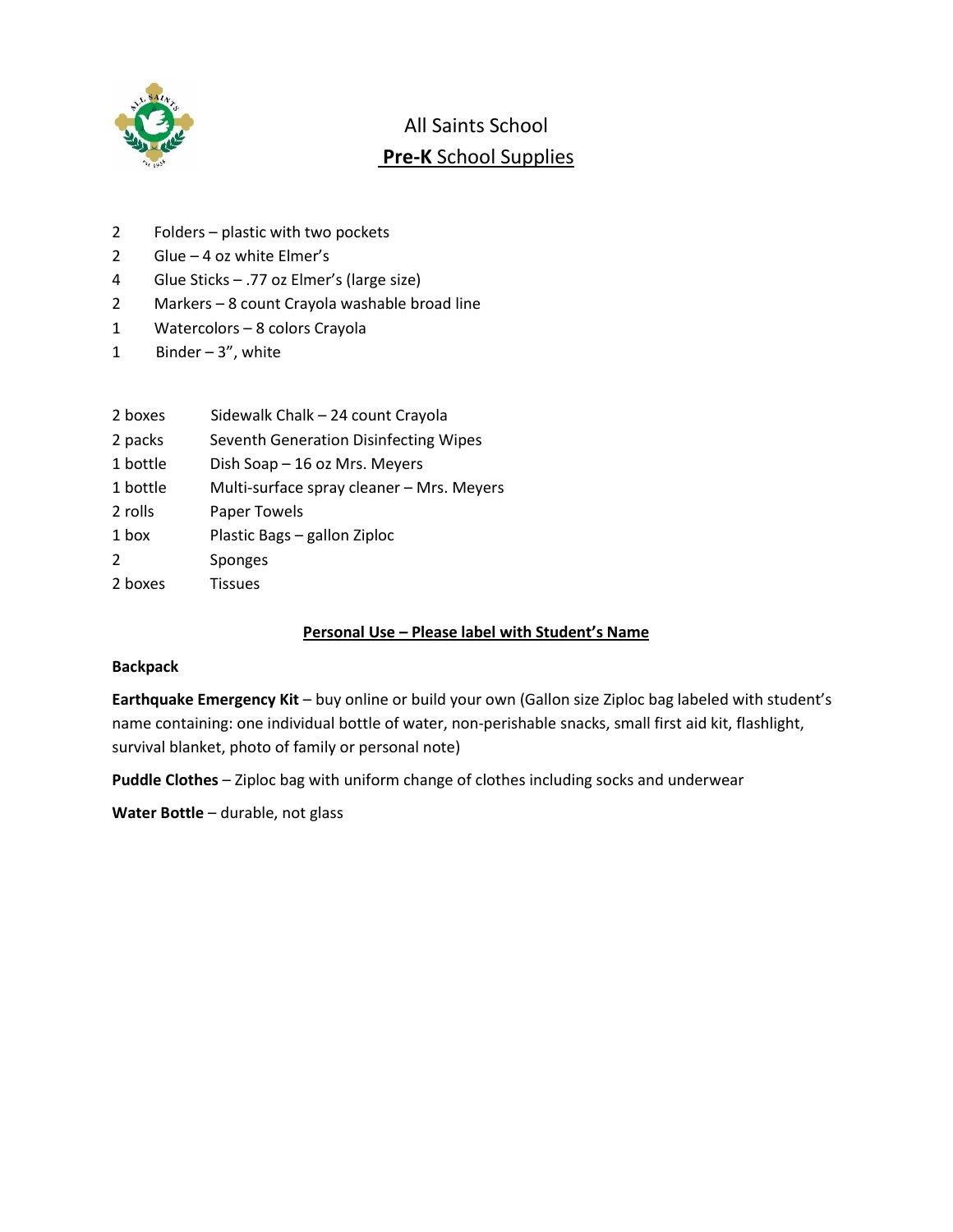

# All Saints School **Kindergarten** School Supplies

- 1 Binder 1", white, 3-ring with clear pocket cover
- 1 Crayons 24 count Crayola
- 4 Flair Pens, Felt Tip, Black
- 1 Folder plastic with two pockets
- 1 Tape 1 roll, Scotch brand style
- 1 Watercolors 8 colors Crayola
- 2 Dry Erase Markers
- 1 Package Glue Sticks
- 1 Package Markers 10 count Crayola
- 1 Package of stickers
- 1 Glue 4 oz white Elmer's
- 1 container Baby Wipes all natural
- 1 container Disinfecting Wipes any size
- 1 box Tissues
- 1 roll Paper Towels

## **Personal Use – Please label with Student's Name**

**Backpack** - big enough for a library book, nonrolling

**Earthquake Emergency Kit** – buy online or build your own (Gallon size Ziploc bag labeled with student's name containing: one individual bottle of water, non-perishable snacks, small first aid kit, flashlight, survival blanket, photo of family or personal note)

**Puddle Clothes** – Ziploc bag with uniform change of clothes including socks and underwear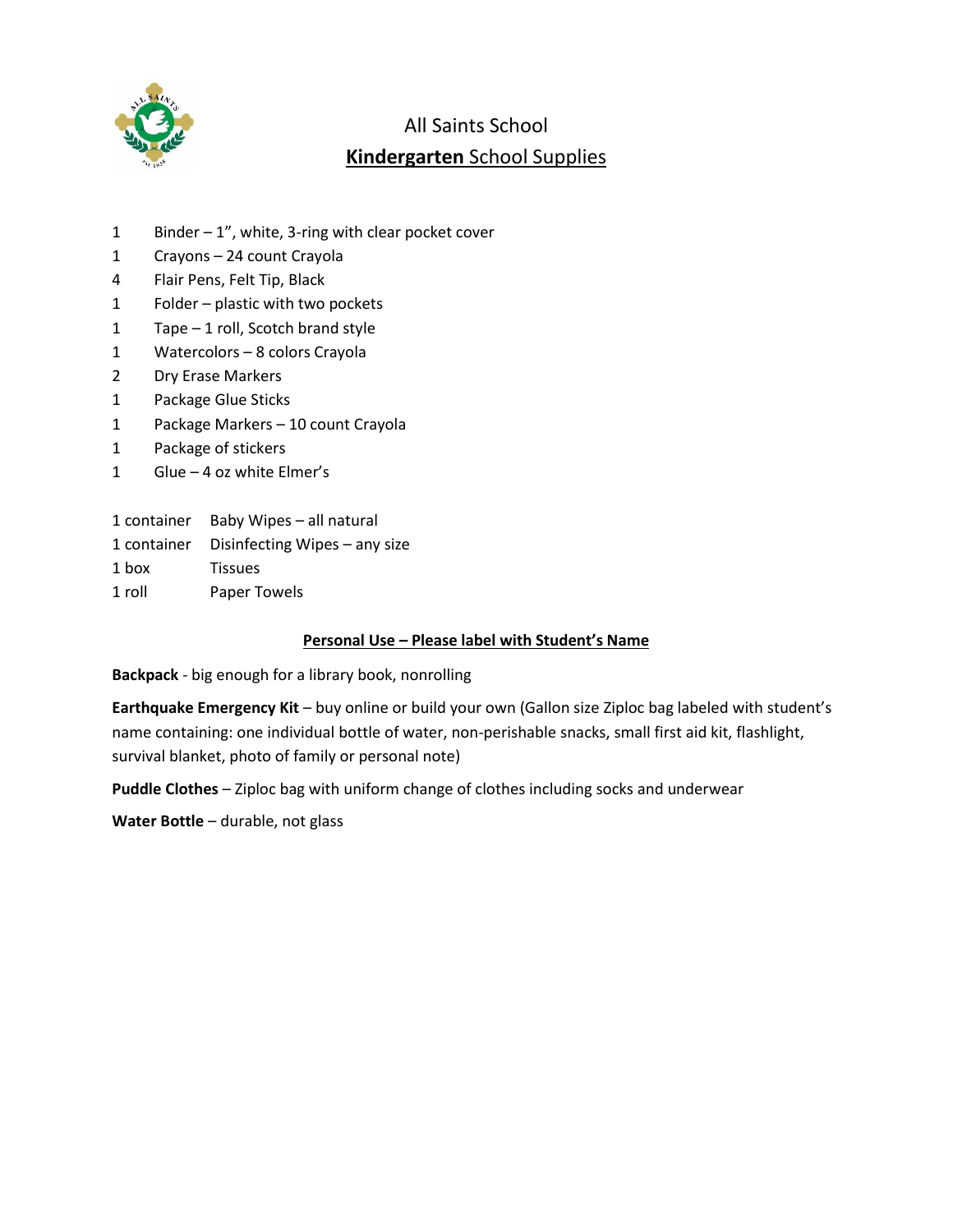

# All Saints School **1 st Grade** School Supplies

- 2 Binder  $-1$ ", white, 3-ring
- 2 Composition Books for primary grades (sheets are blank top, ruled bottom)
- 12 Pencils #2 (bring them sharpened)
- 1 Crayons 24 count Crayola
- 1 Markers 24 set, broad-line
- 1 Markers 24 set, thin-line
- 2 White Board Markers
- 2 Eraser large pink
- 3 Folders plastic with two pockets
- 3 Glue Sticks .21 oz Elmer's
- 2 Index Cards 100 pack
- 1 Packs of Post it Notes 3"x 3"
- 1 Pencil Box

1 container Disinfecting Wipes Last name A-M bring 1 roll Paper Towels, 1 box Tissues Last name N-Z bring 1 container Baby Wipes

## **Personal Use – Please label with Student's Name**

#### **Backpack**

**Earthquake Emergency Kit** – buy online or build your own (Gallon size Ziploc bag labeled with student's name containing: one individual bottle of water, non-perishable snacks, small first aid kit, flashlight, survival blanket, photo of family or personal note)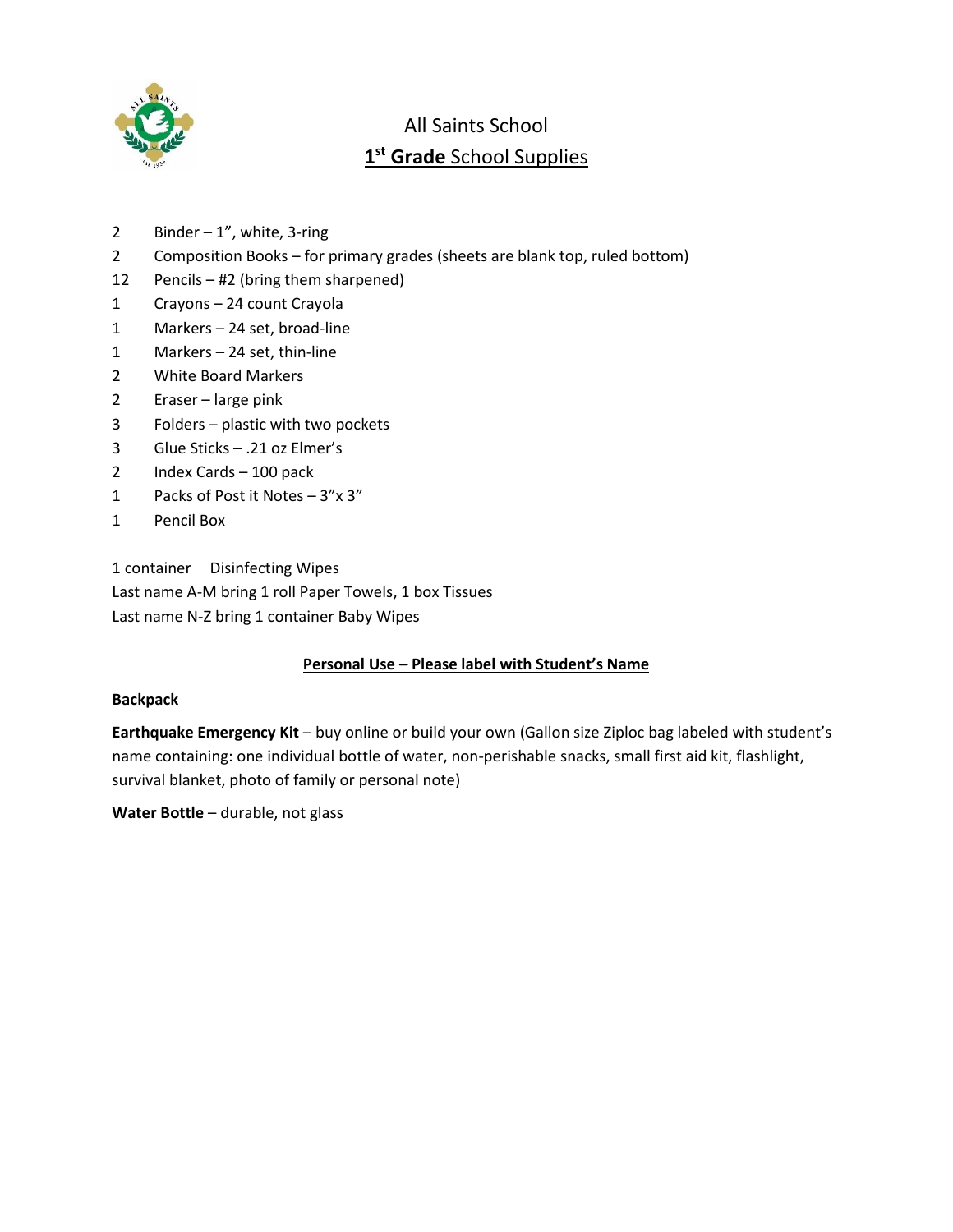

# All Saints School **2 nd Grade** School Supplies

- 3 Glue Sticks multipack .21 oz Elmer's (small size)
- 36 Pencils please bring sharpened
- 1 Sharpie regular tip
- 1 Colored Pencils 10-12 count Crayola
- 1 Markers 8 count Crayola broad line
- 1 Dry Erase Markers, pack multi-color, thin
- 1 Dry Erase Markers, pack multi-color, regular
- 1 Notebook spiral bound, college rule
- 1 Crayons 24 count Crayola
- 1 Scissors, kid size
- 1 container Disinfecting Wipes
- 1 roll Paper Towels
- 1 box Tissues
- 1 box Band-Aids (plain no characters please)

## **Personal Use – Please label with Student's Name**

## **Backpack**

**Earthquake Emergency Kit** – buy online or build your own (Gallon size Ziploc bag labeled with student's name containing: one individual bottle of water, non-perishable snacks, small first aid kit, flashlight, survival blanket, photo of family or personal note)

## **Headphones**

**Water Bottle** – with spout lid, durable, not glass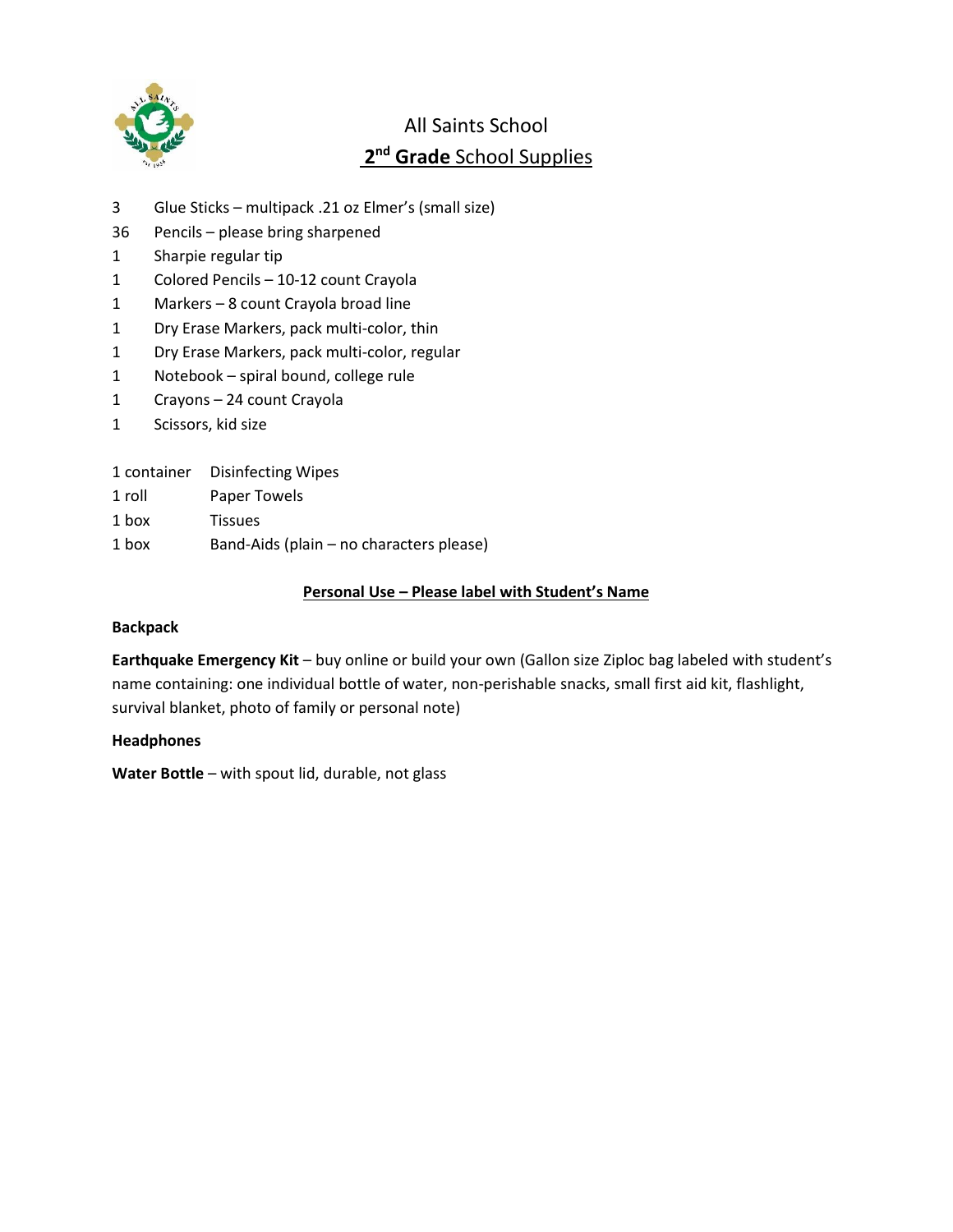

# All Saints School **rd Grade** School Supplies

- Colored Pencils 10-12 count Crayola
- Crayons 24 count Crayola
- Markers 10 count classic fine line or regular
- Correcting Pen Flair, red
- Eraser large pink
- Folder two pocket, any color but yellow
- Folder three-hole clasp yellow
- Glue Sticks .21 oz Elmer's
- Notebook spiral bound, wide rule, any color but black
- Pencil/Supply Pouch
- Pencils #2 (please bring them sharpened)
- Ruler with standard and metric measurements
- Scissors, kid size
- Sharpies one thick, one thin tipped
- Notebook Paper wide rule
- box Tissues

## **Personal Use – Please label with Student's Name**

#### **Backpack**

**Earthquake Emergency Kit** – buy online or build your own (Gallon size Ziploc bag labeled with student's name containing: one individual bottle of water, non-perishable snacks, small first aid kit, flashlight, survival blanket, photo of family or personal note)

#### **Headphones**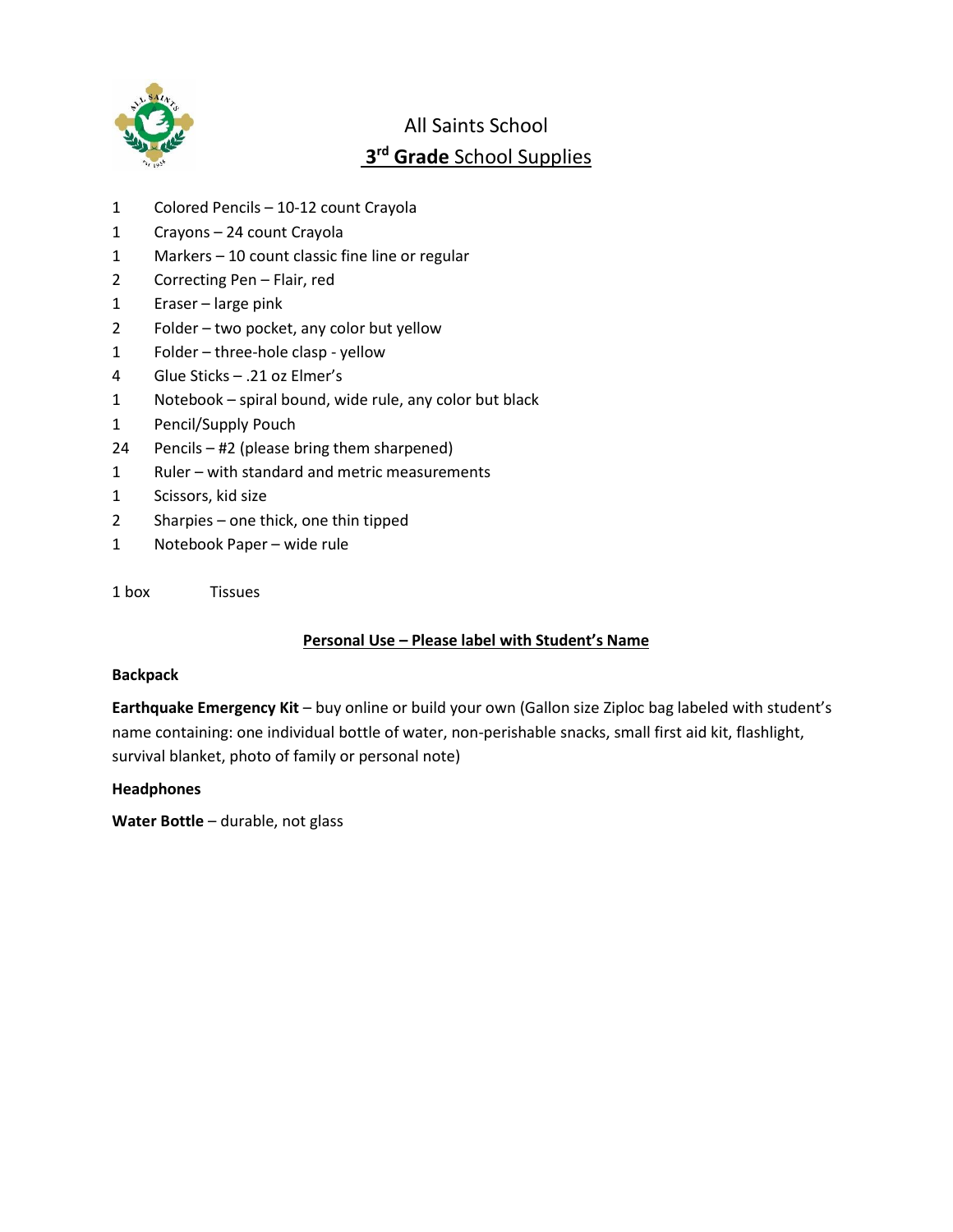

# All Saints School **th Grade** School Supplies

- 1 Binder ", white, 3-ring
- Colored Pencils 10-12 count Crayola
- Composition Book wide rule
- Correcting Pen like Flair, NOT red
- Crayons 24 count or less Crayola
- Dry Erase Marker black
- Eraser large pink
- Folder plastic with two pockets, 1 each green, blue, yellow, red
- Glue Stick .77 oz Elmer's (large size)
- Highlighter yellow
- Notebook spiral bound, single subject, wide ruled
- Notebook Paper wide rule, package of 100-150 sheets
- Pencils #2 (bring them sharpened)
- Pencil Pouch zippered, no boxes
- Pencil Sharpener handheld
- Protractor
- Ruler with standard and metric measurements
- Scissors metal, pointed

container Disinfecting Wipes

## **Personal Use – Please label with Student's Name**

#### **Backpack**

**Earthquake Emergency Kit** – buy online or build your own (Gallon size Ziploc bag labeled with student's name containing: one individual bottle of water, non-perishable snacks, small first aid kit, flashlight, survival blanket, photo of family or personal note)

## **Headphones**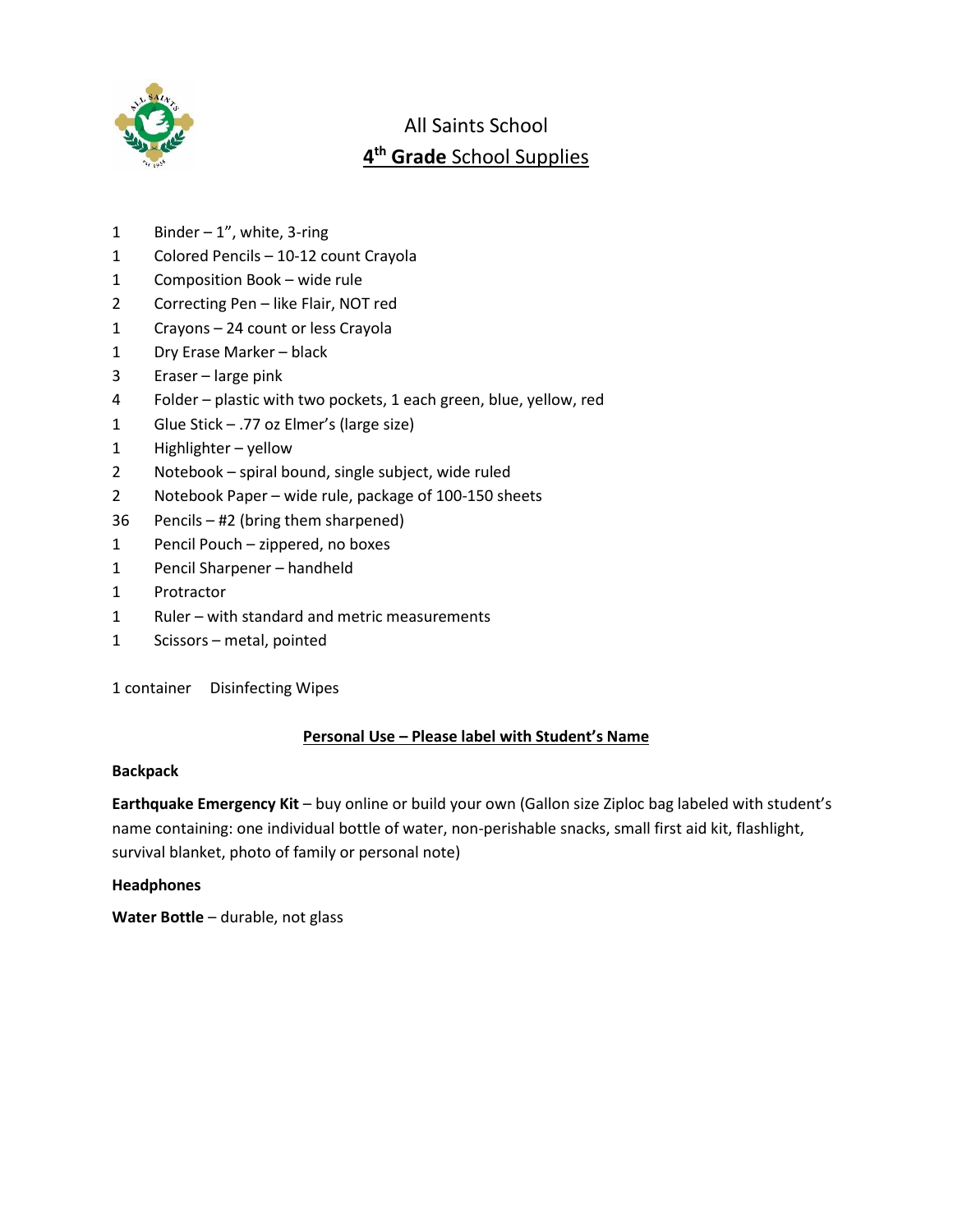

# All Saints School **5 th Grade** School Supplies

- 1 Colored Pencils 30 count Crayola twistable
- 1 Composition Book college rule
- 2 Ball Point Pens red
- 1 Eraser large pink
- 2 Folders plastic with two pockets, any color
- 2 Glue Stick .21 oz Elmer's (small size)
- 2 Highlighter yellow
- 1 Index Cards 3"x5", 100 quantity
- 1 Journal 9"x12", Strathmore Visual Journal Mixed Media Vellum
- 1 Markers 10 count Crayola fine line
- 4 Notebook spiral bound, college rule, 1 each blue, green, yellow, red
- 36 Pencils #2 (bring them sharpened)
- 1 Pencil Box plastic with hinged lid
- 1 Pencil Sharpener handheld
- 1 Ruler with standard and metric measurements
- 1 Scissors metal, pointed
- 1 Binder  $-1/2"$

2 containers Disinfecting Wipes

- 1 bottle Hand Sanitizer
- 2 rolls Paper Towels
- 1 box Tissues
- 1 Yamaha YRS-24 Recorder

## **Personal Use – Please label with Student's Name**

## **Backpack**

**Earthquake Emergency Kit** – buy online or build your own (Gallon size Ziploc bag labeled with student's name containing: one individual bottle of water, non-perishable snacks, small first aid kit, flashlight, survival blanket, photo of family or personal note)

**Soprano Recorder for Music -** Yamaha YRS-24 (found on Amazon with case \$9.99; it might say YRS-24B) **Headphones**

**Laptop Cover or Sleeve –** for 11.6" Chromebook